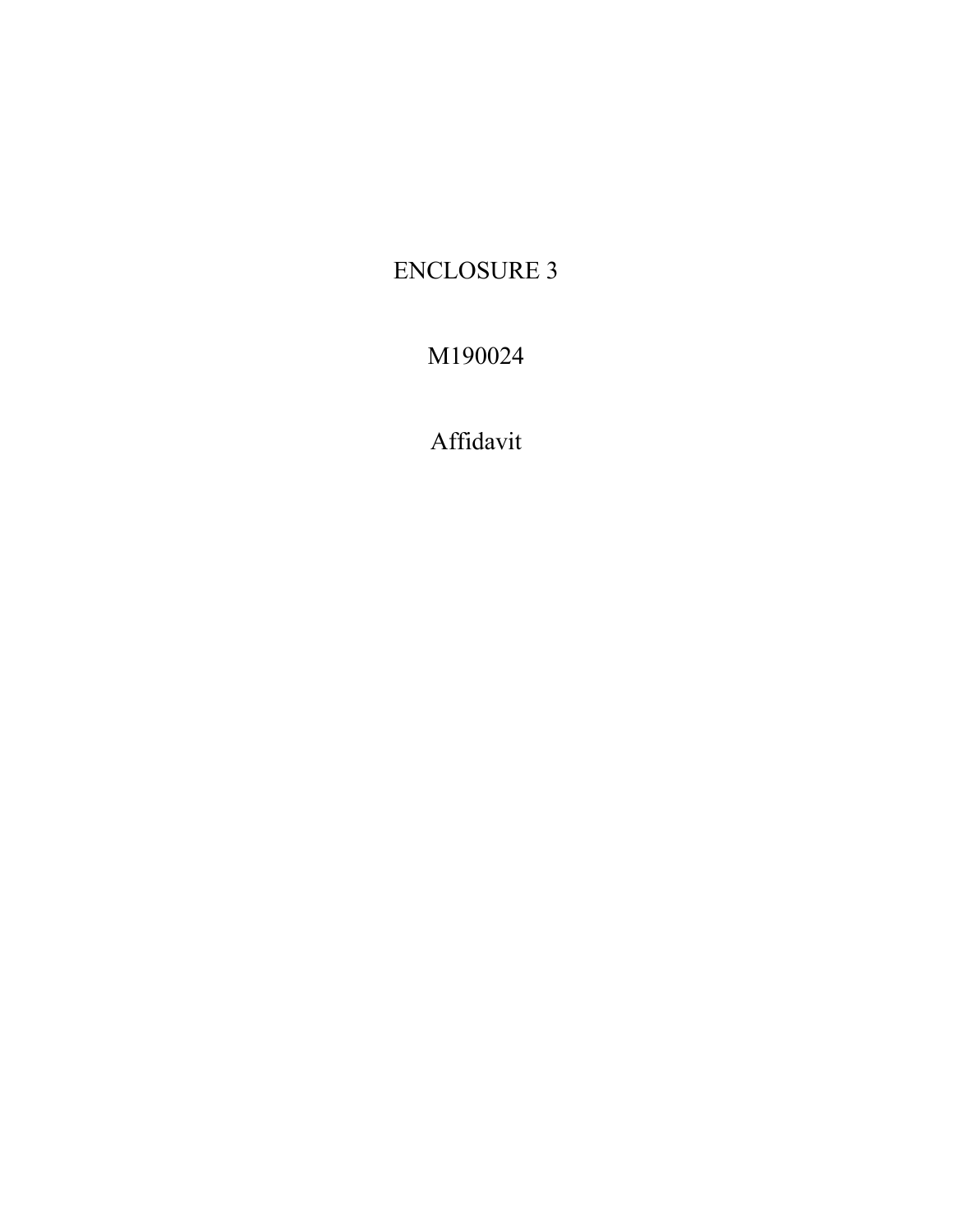## **GE-Hitachi Nuclear Energy Americas, LLC AFFIDAVIT**

## **I, Lisa K. Schichlein,** state as follows:

- (1) I am a Senior Project Manager, NPP/Services Licensing, Regulatory Affairs, GE-Hitachi Nuclear Energy Americas, LLC ("GEH"), and have been delegated the function of reviewing the information described in paragraph (2) which is sought to be withheld and have been authorized to apply for its withholding.
- (2) The information sought to be withheld is contained in Enclosure 1 of GEH letter, M190024, L. K. Schichlein (GEH) to Document Control Desk (NRC), "Updates to TRACG Model Uncertainties for BWR/2-6 AOO Applications," dated March 15, 2019. The GEH proprietary information in Enclosure 1, which is entitled "Updated TRACG Model Uncertainties," is identified by a dotted underline inside double square brackets. [[This sentence is an example.<sup>{3}</sup>]] In all cases, the superscript notation  $\{3\}$  refers to Paragraph (3) of this affidavit, which provides the basis for the proprietary determination.
- (3) In making this application for withholding of proprietary information of which it is the owner or licensee, GEH relies upon the exemption from disclosure set forth in the Freedom of Information Act ("FOIA"), 5 USC Sec. 552(b)(4), and the Trade Secrets Act, 18 USC Sec. 1905, and NRC regulations 10 CFR  $9.17(a)(4)$ , and  $2.390(a)(4)$  for trade secrets (Exemption 4). The material for which exemption from disclosure is here sought also qualify under the narrower definition of trade secret, within the meanings assigned to those terms for purposes of FOIA Exemption 4 in, respectively, Critical Mass Energy Project v. Nuclear Regulatory Commission, 975 F2d 871 (DC Cir. 1992), and Public Citizen Health Research Group v. FDA, 704 F2d 1280 (DC Cir. 1983).
- (4) The information sought to be withheld is considered to be proprietary for the reasons set forth in paragraphs (4)a and (4)b. Some examples of categories of information that fit into the definition of proprietary information are:
	- a. Information that discloses a process, method, or apparatus, including supporting data and analyses, where prevention of its use by GEH's competitors without license from GEH constitutes a competitive economic advantage over other companies;
	- b. Information that, if used by a competitor, would reduce their expenditure of resources or improve their competitive position in the design, manufacture, shipment, installation, assurance of quality, or licensing of a similar product;
	- c. Information that reveals aspects of past, present, or future GEH customer-funded development plans and programs, resulting in potential products to GEH;
	- d. Information that discloses trade secret and/or potentially patentable subject matter for which it may be desirable to obtain patent protection.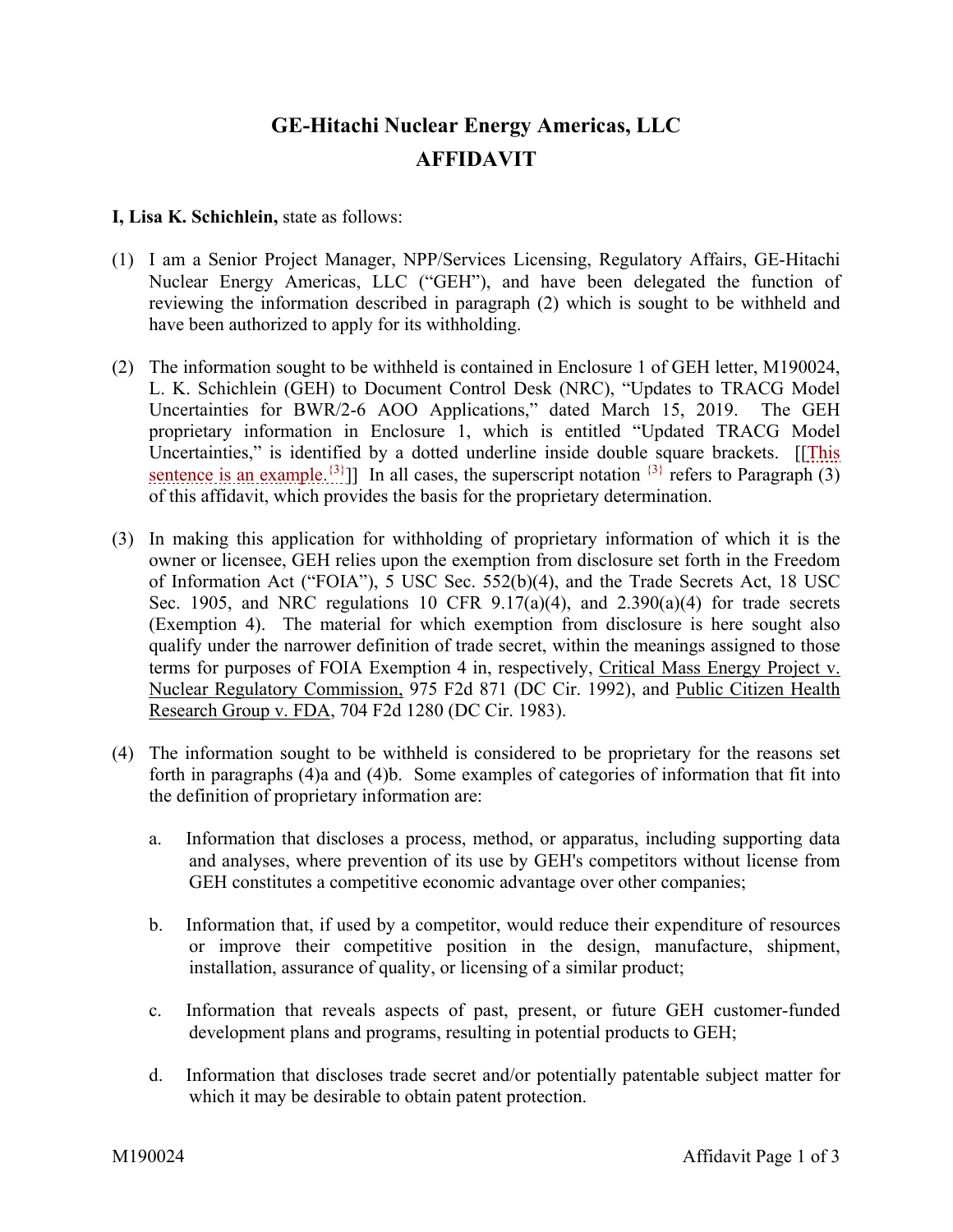- (5) To address 10 CFR 2.390(b)(4), the information sought to be withheld is being submitted to NRC in confidence. The information is of a sort customarily held in confidence by GEH, and is in fact so held. The information sought to be withheld has, to the best of my knowledge and belief, consistently been held in confidence by GEH, not been disclosed publicly, and not been made available in public sources. All disclosures to third parties, including any required transmittals to the NRC, have been made, or must be made, pursuant to regulatory provisions or proprietary and/or confidentiality agreements that provide for maintaining the information in confidence. The initial designation of this information as proprietary information, and the subsequent steps taken to prevent its unauthorized disclosure, are as set forth in the following paragraphs (6) and (7).
- (6) Initial approval of proprietary treatment of a document is made by the manager of the originating component, who is the person most likely to be acquainted with the value and sensitivity of the information in relation to industry knowledge, or who is the person most likely to be subject to the terms under which it was licensed to GEH. Access to such documents within GEH is limited to a "need to know" basis.
- (7) The procedure for approval of external release of such a document typically requires review by the staff manager, project manager, principal scientist, or other equivalent authority for technical content, competitive effect, and determination of the accuracy of the proprietary designation. Disclosures outside GEH are limited to regulatory bodies, customers, and potential customers, and their agents, suppliers, and licensees, and others with a legitimate need for the information, and then only in accordance with appropriate regulatory provisions or proprietary and/or confidentiality agreements.
- (8) The information identified in paragraph (2), above, is classified as proprietary because it contains the detailed results, including the process and methodology, for application of TRACG to the performance of evaluations for BWRs. This TRACG code has been developed by GEH for over fifteen years. The development, reporting, evaluation and interpretations of the results, as they relate to the BWR, were achieved at a significant cost to GEH.

The development of the evaluation processes, along with the interpretation and application of the analytical results, is derived from the extensive experience database that constitutes a major GEH asset.

(9) Public disclosure of the information sought to be withheld is likely to cause substantial harm to GEH's competitive position and foreclose or reduce the availability of profitmaking opportunities. The information is part of GEH's comprehensive BWR safety and technology base, and its commercial value extends beyond the original development cost. The value of the technology base goes beyond the extensive physical database and analytical methodology and includes development of the expertise to determine and apply the appropriate evaluation process. In addition, the technology base includes the value derived from providing analyses done with NRC-approved methods.